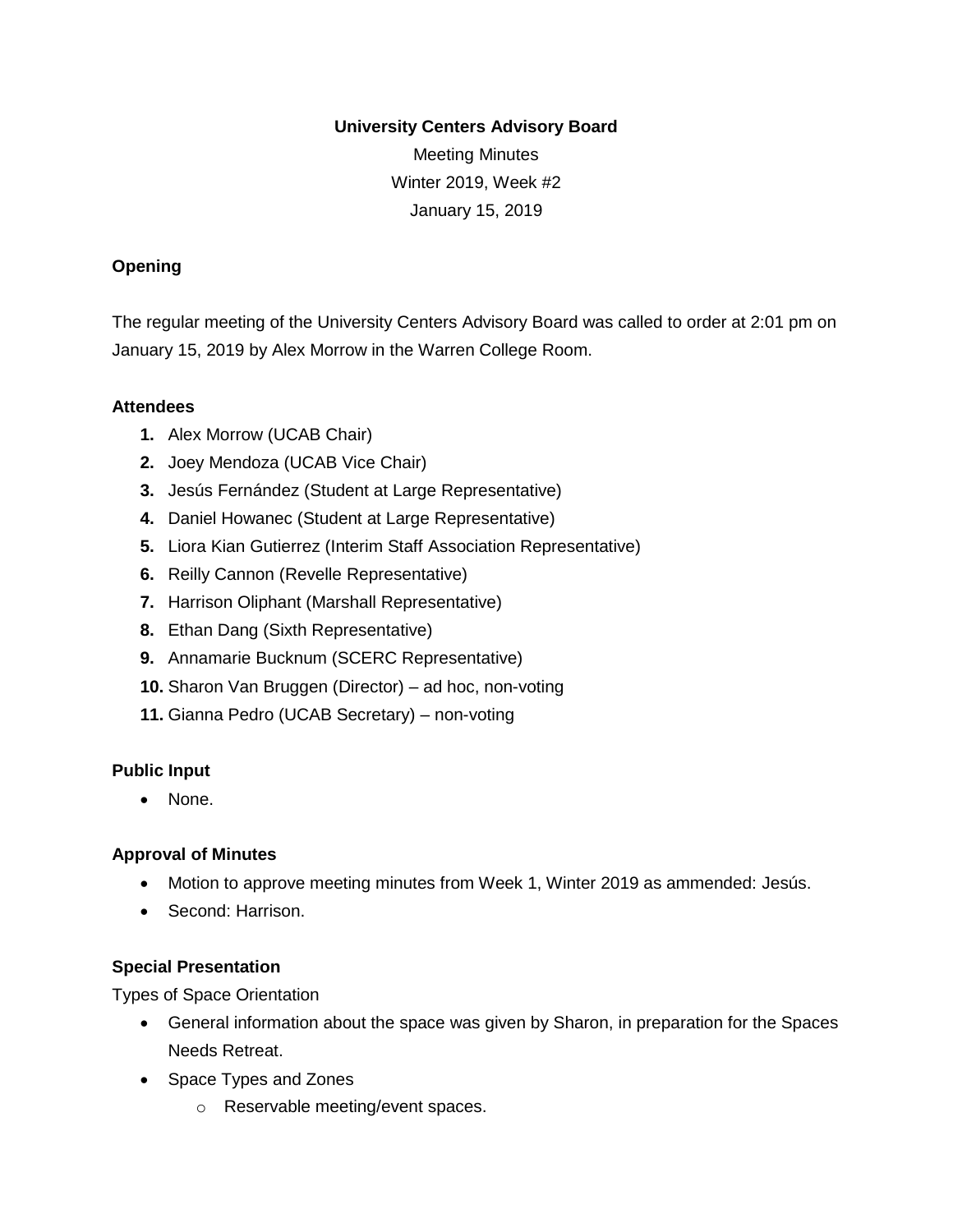- o Student Organization offices and storage spaces.
- o Student Amentities/Services such as computer labs, student rooms, poster room, and student org mail boxes.
- $\circ$  Recreational/Entertainment space such as the Gameroom and the Loft.
- o Retail Services such as restaurants, non-food retail services, Student Co-ops, and the bookstore.
- $\circ$  Common areas/transitional spaces such as dining areas, plazas, courtyards, and hallways.
- o Student Life Programs such as AS/SPACES, CSI, GSA.
- $\circ$  Community Builders such as the Community Resource Centers, Alumni Affiars, and The Zone.
- o Operations such as storage, mechanizal, and loading dock.
- UCAB Role and Responsibilities
	- $\circ$  Policy on Student Fees fees are approved by the students
	- $\circ$  Referenda vote of the students on the fee
	- o Building Advisory Commitee (BAC) made of student representatives from UCAB, AS and GSA.
	- o Faculty Advisory Board (FAB)
		- Joey: Keep in mind of policy 18.00 (UCSD-Based Voluntary Student Contributions and Compulsory Student Fees) when talking to constituents.
	- o Charter Keep in mind the policies on University Centers Budget and Space Allocation.
	- $\circ$  In summary, UCAB approves allocations, upholds BAC space allocations, and advises on space use and reallocation.
	- o Space Recommendation Examples:
		- BAC recommended zones/how space should be allocted, UCAB approved
		- Student Sustability Resource Center
		- Student Veterans Resource Center
		- Governance Chambers
		- GSA lounge and offices in PC
- Current Space Needs and Interests
- UCAB Space Opportunities
	- o Redistribute Existing space
	- o Advocate for soon-to-be vacant space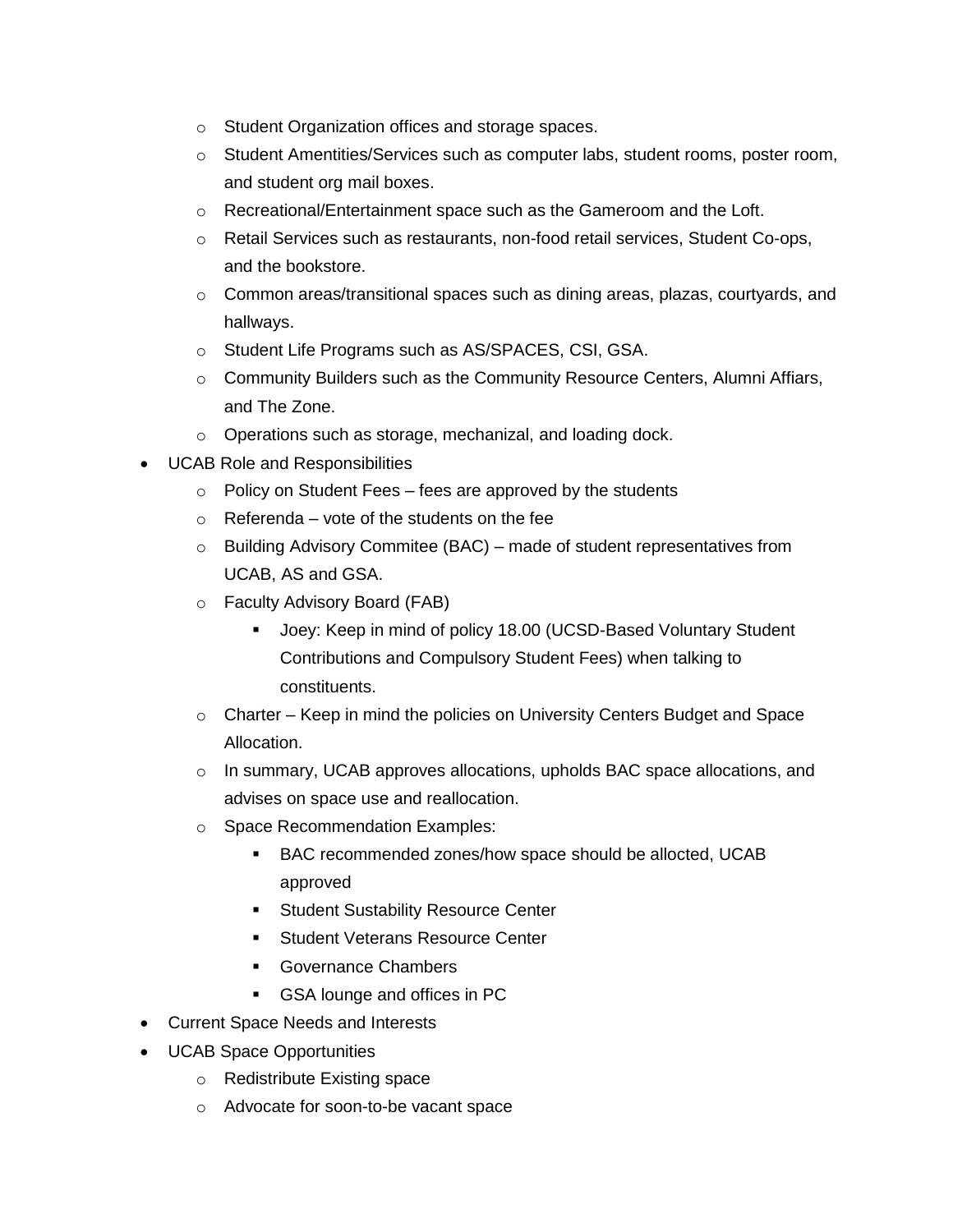- o Plan to build new space
- o Combo approach
- Assessments
- Next Steps: UCAB Retreat on January 24, 2-4 pm at the ERC Room, PCW L2.
- Please review the presentation slides which will be sent via the listserv.

# **Chair Report**

• The retreat will be on January 24, 2-4 pm at the ERC Room, PCW L2

Motion to reorder to public input: Joey

Second: Jesús

Biological Sciences Student Association (BSSA)

- BSSA is a biology resource organization that helps with networking with alumni, finding jobs, etc.
- They will have a GBM (General Body Meeting) on January 24.
- They applied for AS funding and made a reservation at PC East Ballroom. They learned that there is a fee for AV/Tech.
- They are here to file AV/Tech subsidy through UCAB.
- The theme of the GBM is "Mind The Gap", where in they fill speak of post-graduation opportunities.
- The event open to all undergraduates.
- The will be held from 7-9 pm.
- There will be food funded through AS.
- Quesiton from the board
	- o Joey: Will you reach out to alumni?
		- **BSSA Representative: Yes. There will be alumni tabling after the event.**
	- o Anna: How long is the event?
		- BSSA Representative: 2 hours.
	- $\circ$  Sharon: The event is a GBM. Is it open to all students or just your organization?
		- BSSA Representative: Open to all and advertise to all students, flyering, suport from the division.
	- o Joey: Is the event free?
		- **BSSA Representative: Yes.**
	- $\circ$  Jesús: Is the event a fundraiser?
		- **BSSA Representative: No.**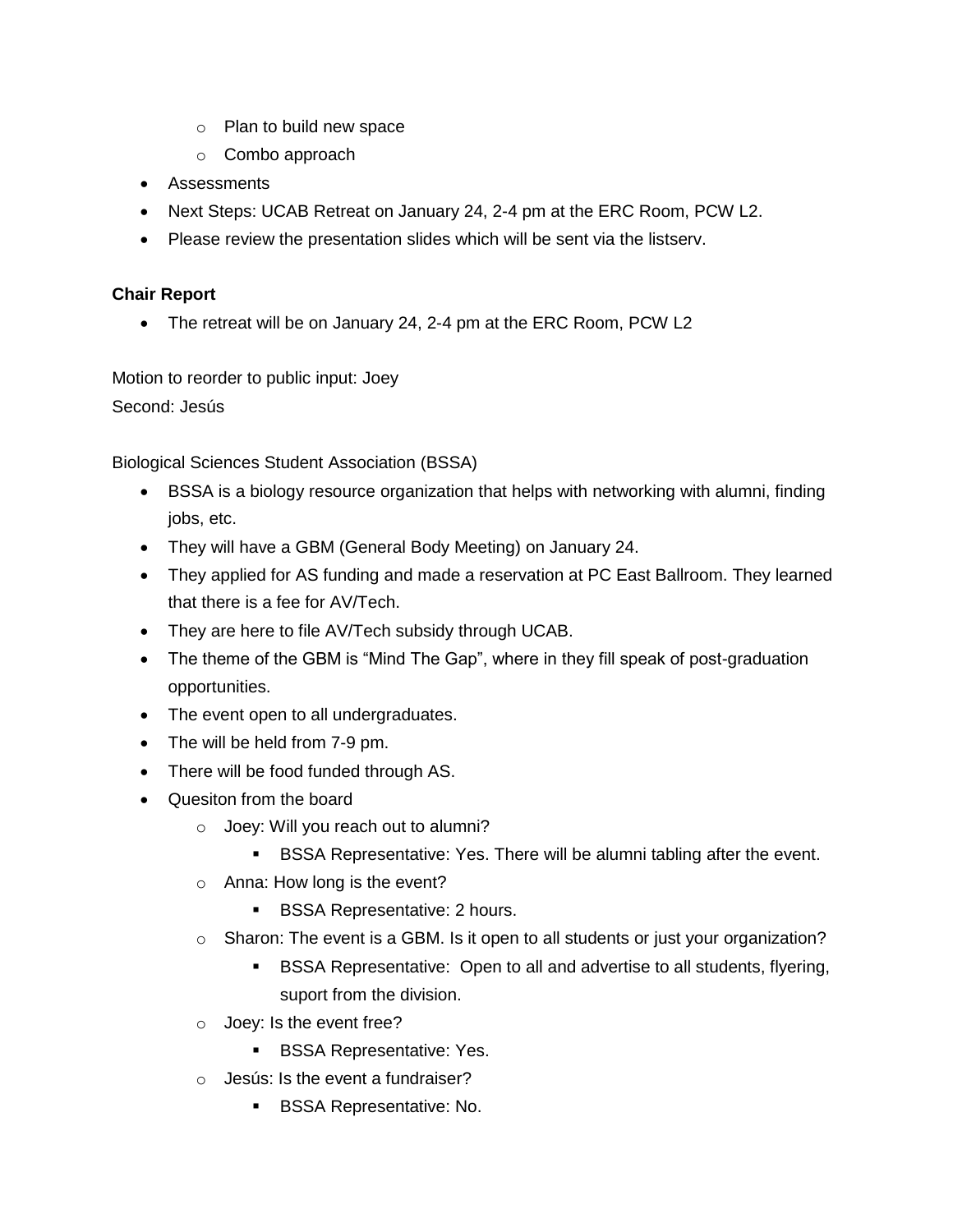- $\circ$  Daniel: How does the event foster connections with the San Diego community?
	- **BSSA Representative: Alumni and and the Career Center will talk about** companies around La Jolla. This shows where students can go after graduation.

Motion to reorder to Vice Chair Report: Joey Second: Reilly

# **Vice Chair Report**

- Joey sat in for Alex last week.
- Retail council meeting
	- $\circ$  HDH is changing the format for the meal plans because there is a complaint that there is no roll over. They used to donate the unspent dining dollars to Triton Food Pantry. Now that they are doing roll over, will there be no donation? Hence, HDH will now be making a contribution to Triton Food Pantry for the next 5 years.
	- o Regarding commerical broker, people have been applying. UCEN will be losing the bookstore locations and opening other places. New competitive vendors are coming.
	- $\circ$  Sharon is on the social impact committee. They are working on a project that furthers the Farmer's Market idea. There was a tasting for non-profit catering services, which was founded by women who are refugees, and survivors of human trafficking and domestic abuse. There will be two vendors ever Tuesday from them.
		- They are called Hayaat Kitchens.
		- Joey suggested having the committee flower displayed by the vendors.
- Space Allocation Committee was called to form.
	- o Hopefully there are things we can implement this quarter.
	- $\circ$  The job of those on the Space Allocation committee would be to look at current space needs, tweaking things to make it accessible to student organizations, deliver spaces for next year for organizations applying this year, and make decisions of how we will allocate the space.
	- $\circ$  We will meet to talk about what we can improve and change, have conversations with Sharon, take information and implement. This starts in the Spring. By then, will get a sense of growth that can happen.
	- o Email Joey if you have any questions.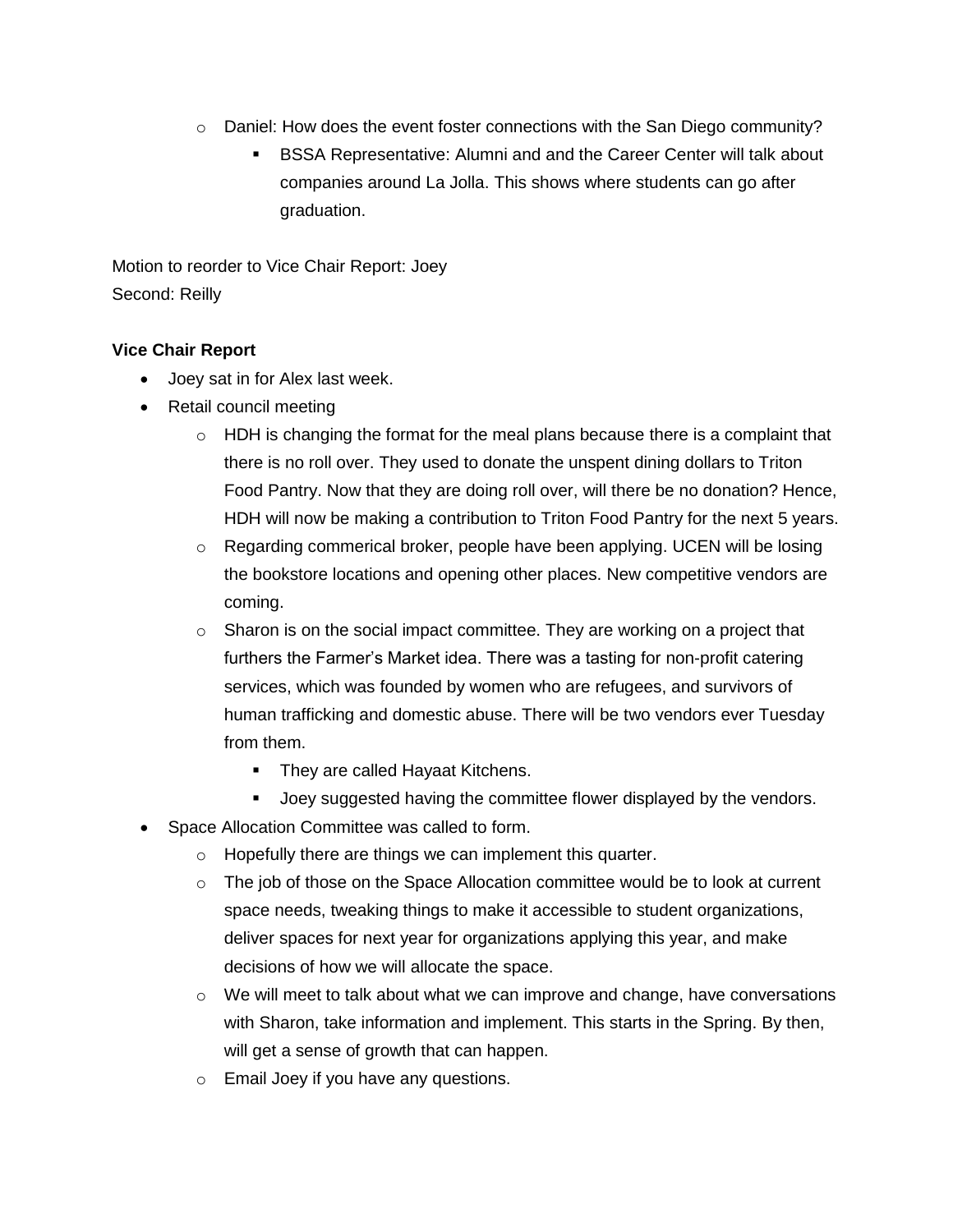- $\circ$  Regarding time committment, it will not be more than hour a week for this quarter. In the Spring, there will be 3-4 major meetings.
- $\circ$  Sharon: Please think about the committee. You can make a dramatic impact without making any drastic changes but rather by utilizing what we have.

## **Director Report**

- The communter fridge is open at the Arcade and Vending Lounge.
- University Centers Student Hiring Fair is tomorrow and Friday at the Loft.
- The first harvest of the year happened last Friday morning at the Student Center. This is still on-going.

### **New Business**

BSSA Tech Fee Subsidy

- Follow up discussion from the board:
	- $\circ$  Is this an educational event?
		- Yes.
	- o Does this event foster a connection with San Diego community?
		- Yield to Sharon: We favor organizations that bring people to campus so, the event does bring business (people) to the community.
		- **EXECUTE:** Straw poll on this criteria:
			- Yes: 2
			- $\bullet$  No: 3
		- **EXECT** Therefore, the event does not foster a connection with the San Diego community.
- The event meets 6 criteria. Hence, \$1.50 dollars can be allocated per student.
- BSSA asked for \$125 so will be completed covered.
- Motion to approve \$125 for the BSSA tech fee subsity: Jesús
- Second: Reilly
- No objections.

### **Old Business**

• None.

### **Member Reports**

• None.